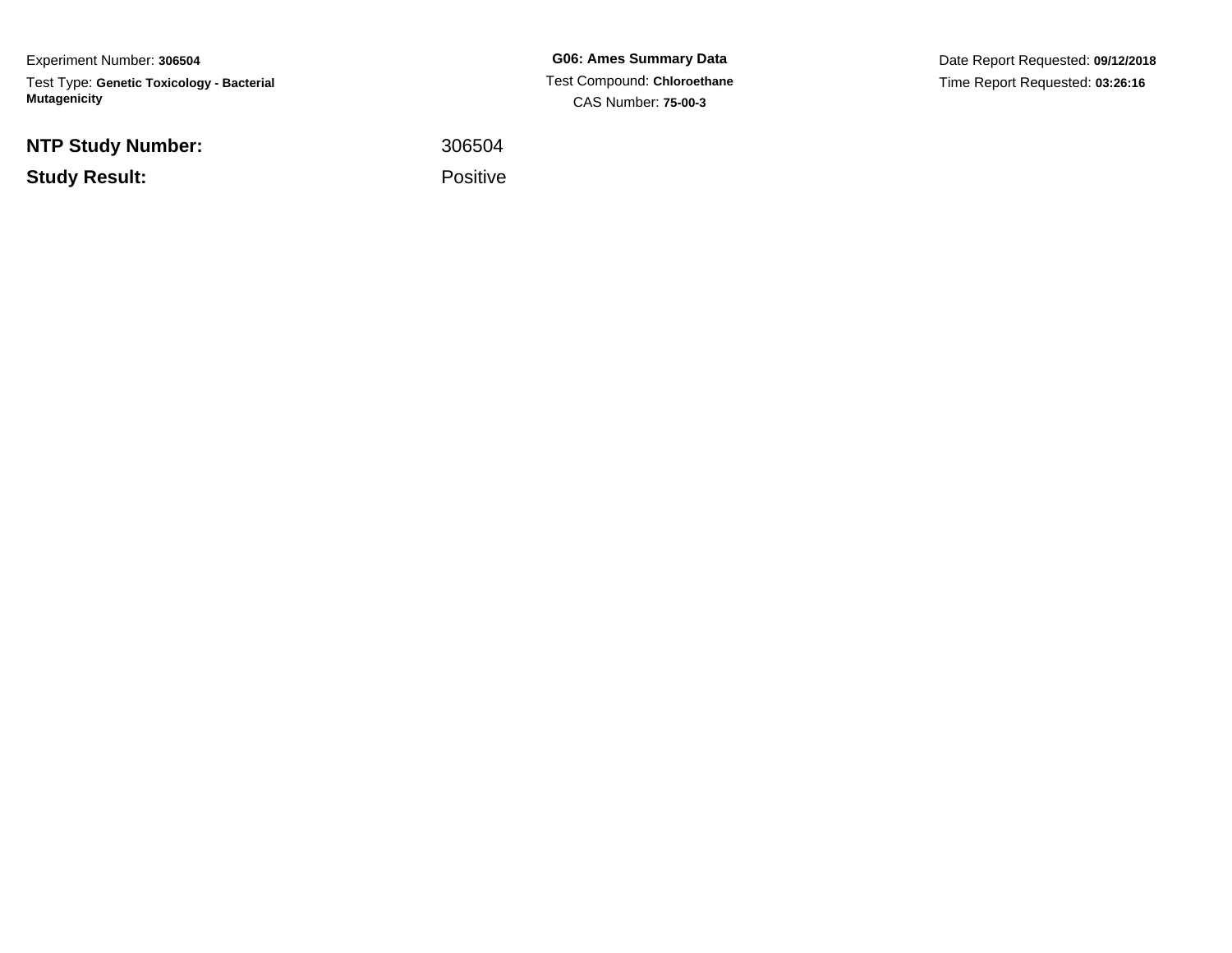Test Type: **Genetic Toxicology - Bacterial Mutagenicity**

**G06: Ames Summary Data** Test Compound: **Chloroethane**CAS Number: **75-00-3**

| Strain: TA100                 |                   |                   |                   |                   |                   |
|-------------------------------|-------------------|-------------------|-------------------|-------------------|-------------------|
| Dose (ug/Plate)               | <b>Without S9</b> | <b>Without S9</b> | <b>Without S9</b> | <b>Without S9</b> | <b>Without S9</b> |
| Vehicle Control <sup>1</sup>  |                   |                   |                   | $132 \pm 4.7$     | $102 \pm 5.2$     |
| Vehicle Control <sup>2</sup>  | $128 \pm 6.8$     | $131 \pm 4.9$     | $112 \pm 7.6$     |                   |                   |
| 0.002                         |                   |                   |                   | $127 \pm 3.6$     | $113 \pm 4.3$     |
| 0.007                         |                   |                   |                   | $196 \pm 9.7$     | $168 \pm 6.0$     |
| 0.01                          |                   |                   |                   |                   | $159 \pm 12.1$    |
| 0.014                         |                   |                   |                   | $186 \pm 10.9$    | $132 \pm 5.8$     |
| 0.017                         |                   |                   |                   |                   | $69 \pm 9.0$      |
| 0.02                          |                   |                   |                   | $18 \pm 2.2$      |                   |
| 0.03                          |                   |                   |                   | $0 \pm 0.3^s$     |                   |
| 10.0                          | $146 \pm 5.0$     | $132 \pm 0.0$     | $133 \pm 10.3$    |                   |                   |
|                               |                   |                   | 20.0              |                   |                   |
|                               |                   | $244 \pm 0.0$     | $168 \pm 44.3$    |                   |                   |
| <b>Trial Summary</b>          | Negative          | Negative          | Negative          | Equivocal         | Equivocal         |
| Positive Control <sup>3</sup> | $738 \pm 20.0$    | $452 \pm 28.4$    | $647 \pm 6.5$     | $1038 \pm 16.1$   | $413 \pm 12.7$    |
| Positive Control <sup>4</sup> |                   |                   |                   |                   |                   |
| Positive Control <sup>5</sup> |                   |                   |                   |                   |                   |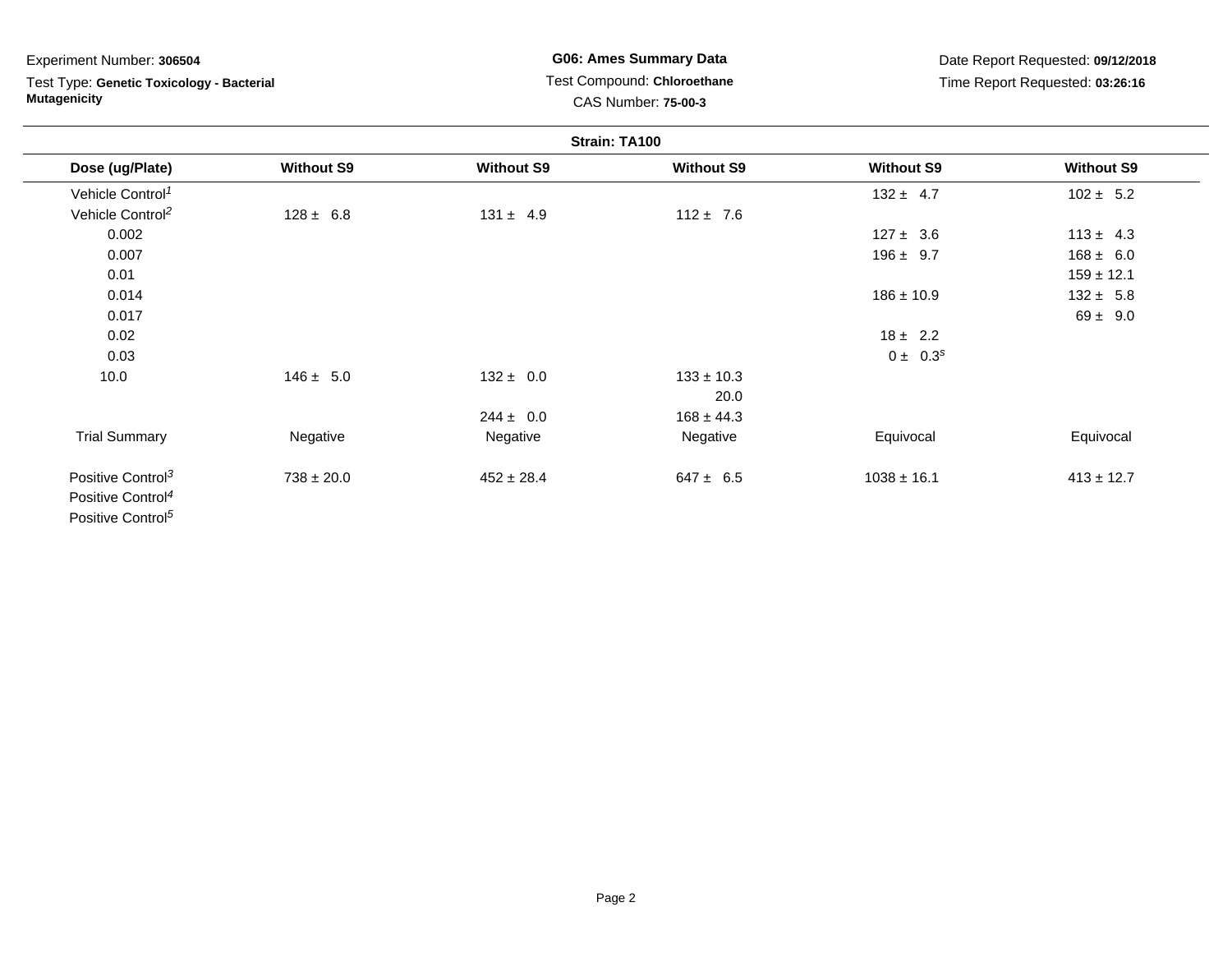Test Type: **Genetic Toxicology - Bacterial Mutagenicity**

**G06: Ames Summary Data** Test Compound: **Chloroethane**CAS Number: **75-00-3**

| Strain: TA100                 |                        |                        |                        |                        |                        |  |
|-------------------------------|------------------------|------------------------|------------------------|------------------------|------------------------|--|
| Dose (ug/Plate)               | <b>With 30% Rat S9</b> | <b>With 30% Rat S9</b> | <b>With 30% Rat S9</b> | <b>With 30% Rat S9</b> | <b>With 30% Rat S9</b> |  |
| Vehicle Control <sup>1</sup>  |                        |                        |                        | $129 \pm 11.1$         | $122 \pm 3.2$          |  |
| Vehicle Control <sup>2</sup>  | $139 \pm 3.7$          | $136 \pm 7.9$          | $115 \pm 2.6$          |                        |                        |  |
| 0.002                         |                        |                        |                        | $158 \pm 5.9$          | $174 \pm 15.7$         |  |
| 0.007                         |                        |                        |                        | $313 \pm 13.1$         | $213 \pm 2.4$          |  |
| 0.01                          |                        |                        |                        |                        | $189 \pm 4.7$          |  |
| 0.014                         |                        |                        |                        | $250 \pm 15.6$         | $165 \pm 7.9$          |  |
| 0.017                         |                        |                        |                        |                        | $76 \pm 7.9$           |  |
| 0.02                          |                        |                        |                        | $27 \pm 2.9$           |                        |  |
| 0.03                          |                        |                        |                        | $0 \pm 0.0^s$          |                        |  |
| 10.0                          |                        | $368 \pm 8.5$          | $237 \pm 0.0$          | $209 \pm 6.4$          |                        |  |
|                               | $103 \pm 21.1$         | $116 \pm 0.0$          |                        |                        |                        |  |
|                               | 42.0                   |                        |                        |                        |                        |  |
| <b>Trial Summary</b>          | Positive               | Equivocal              | <b>Weakly Positive</b> | <b>Weakly Positive</b> | Equivocal              |  |
| Positive Control <sup>3</sup> |                        |                        |                        |                        |                        |  |
| Positive Control <sup>4</sup> |                        |                        |                        |                        |                        |  |
| Positive Control <sup>5</sup> | $1236 \pm 28.2$        | $1164 \pm 80.5$        | $919 \pm 23.1$         | $3490 \pm 19.7$        | $3113 \pm 24.5$        |  |
|                               |                        |                        |                        |                        |                        |  |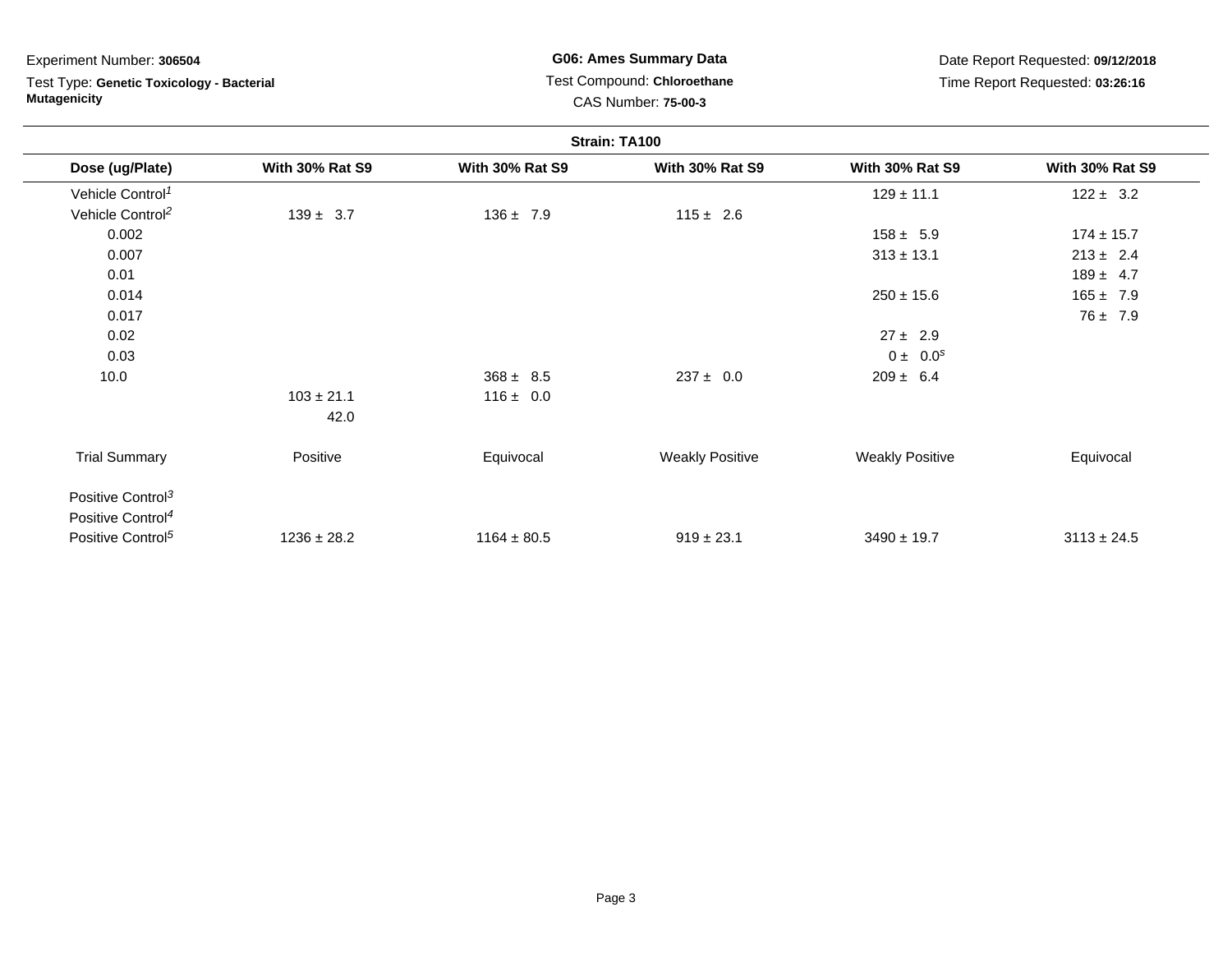Test Type: **Genetic Toxicology - Bacterial Mutagenicity**

**G06: Ames Summary Data** Test Compound: **Chloroethane**CAS Number: **75-00-3**

| Strain: TA100                 |                     |                     |                     |                        |                        |  |
|-------------------------------|---------------------|---------------------|---------------------|------------------------|------------------------|--|
| Dose (ug/Plate)               | With 30% Hamster S9 | With 30% Hamster S9 | With 30% Hamster S9 | With 30% Hamster S9    | With 30% Hamster S9    |  |
| Vehicle Control <sup>1</sup>  |                     |                     |                     | $152 \pm 7.6$          | $128 \pm 5.3$          |  |
| Vehicle Control <sup>2</sup>  | $122 \pm 9.2$       | $138 \pm 5.2$       | $117 \pm 7.7$       |                        |                        |  |
| 0.002                         |                     |                     |                     | $166 \pm 6.4$          | $191 \pm 15.2$         |  |
| 0.007                         |                     |                     |                     | $353 \pm 9.3$          | $250 \pm 15.6$         |  |
| 0.01                          |                     |                     |                     |                        | $209 \pm 15.5$         |  |
| 0.014                         |                     |                     |                     | $308 \pm 1.5$          | $236 \pm 12.4$         |  |
| 0.017                         |                     |                     |                     |                        | $111 \pm 6.1$          |  |
| 0.02                          |                     |                     |                     | $33 \pm 3.5$           |                        |  |
| 0.03                          |                     |                     |                     | $0 \pm 0.3^s$          |                        |  |
| 10.0                          |                     |                     | $128 \pm 7.3$       | 0 ± 0.0                | $234 \pm 8.5$          |  |
|                               |                     | $331 \pm 0.0$       | $275 \pm 9.5$       |                        |                        |  |
| <b>Trial Summary</b>          | Negative            | Equivocal           | Equivocal           | <b>Weakly Positive</b> | <b>Weakly Positive</b> |  |
| Positive Control <sup>3</sup> |                     |                     |                     |                        |                        |  |
| Positive Control <sup>4</sup> | $919 \pm 14.8$      | $862 \pm 53.8$      | $879 \pm 5.6$       | $1580 \pm 12.7$        | $1338 \pm 26.3$        |  |
| Positive Control <sup>5</sup> |                     |                     |                     |                        |                        |  |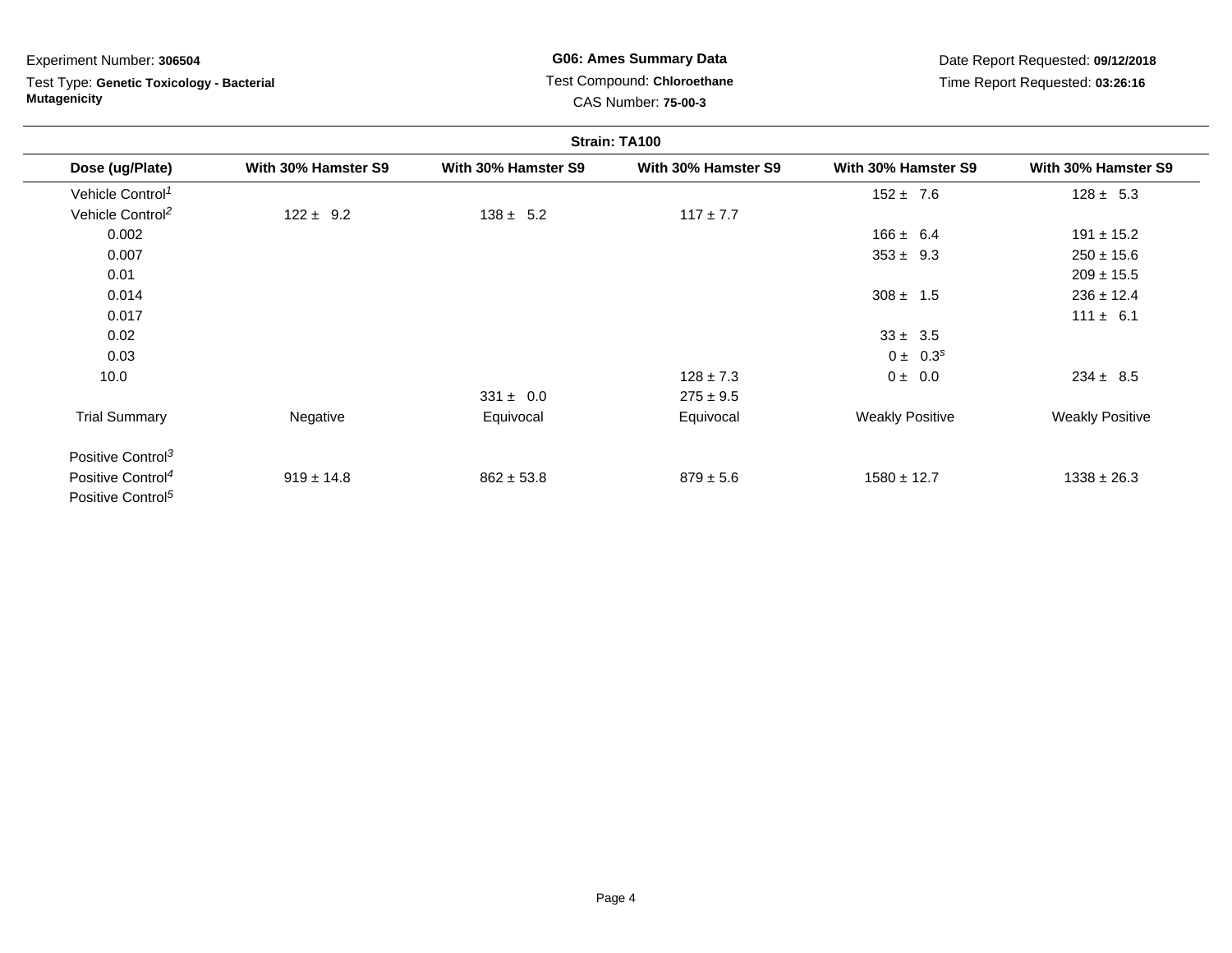Test Type: **Genetic Toxicology - Bacterial Mutagenicity**

**G06: Ames Summary Data** Test Compound: **Chloroethane**CAS Number: **75-00-3**

| Strain: TA1535                |                   |                   |                   |                   |                        |
|-------------------------------|-------------------|-------------------|-------------------|-------------------|------------------------|
| Dose (ug/Plate)               | <b>Without S9</b> | <b>Without S9</b> | <b>Without S9</b> | <b>Without S9</b> | <b>With 30% Rat S9</b> |
| Vehicle Control <sup>1</sup>  |                   |                   | $33 \pm 3.5$      | $27 \pm 3.0$      |                        |
| Vehicle Control <sup>2</sup>  | $14 \pm 1.5$      | $21 \pm 1.7$      |                   |                   | $18 \pm 1.8$           |
| 0.002                         |                   |                   | $37 \pm 4.3$      | $35 \pm 5.9$      |                        |
| 0.007                         |                   |                   | $107 \pm 7.4$     | $76 \pm 5.0$      |                        |
| 0.01                          |                   |                   |                   | $91 \pm 2.1$      |                        |
| 0.014                         |                   |                   | $116 \pm 4.6$     | $133 \pm 1.7$     |                        |
| 0.017                         |                   |                   |                   | $68 \pm 3.6$      |                        |
| 0.02                          |                   |                   | $12 \pm 2.0$      |                   |                        |
| 0.03                          |                   |                   | $3 \pm 0.3^s$     |                   |                        |
| 10.0                          | $123 \pm 0.0$     | $133 \pm 3.6$     |                   |                   |                        |
|                               |                   |                   | 20.0              |                   | $196 \pm 0.0$          |
|                               |                   | $322 \pm 0.0$     | $346 \pm 43.7$    |                   |                        |
| <b>Trial Summary</b>          | Positive          | Positive          | Positive          | Positive          | Positive               |
| Positive Control <sup>3</sup> | $142 \pm 31.5$    | $199 \pm 10.4$    | $738 \pm 19.5$    | $249 \pm 15.1$    | $137 \pm 69.4$         |
| Positive Control <sup>4</sup> |                   |                   |                   |                   |                        |
| Positive Control <sup>5</sup> |                   |                   |                   |                   |                        |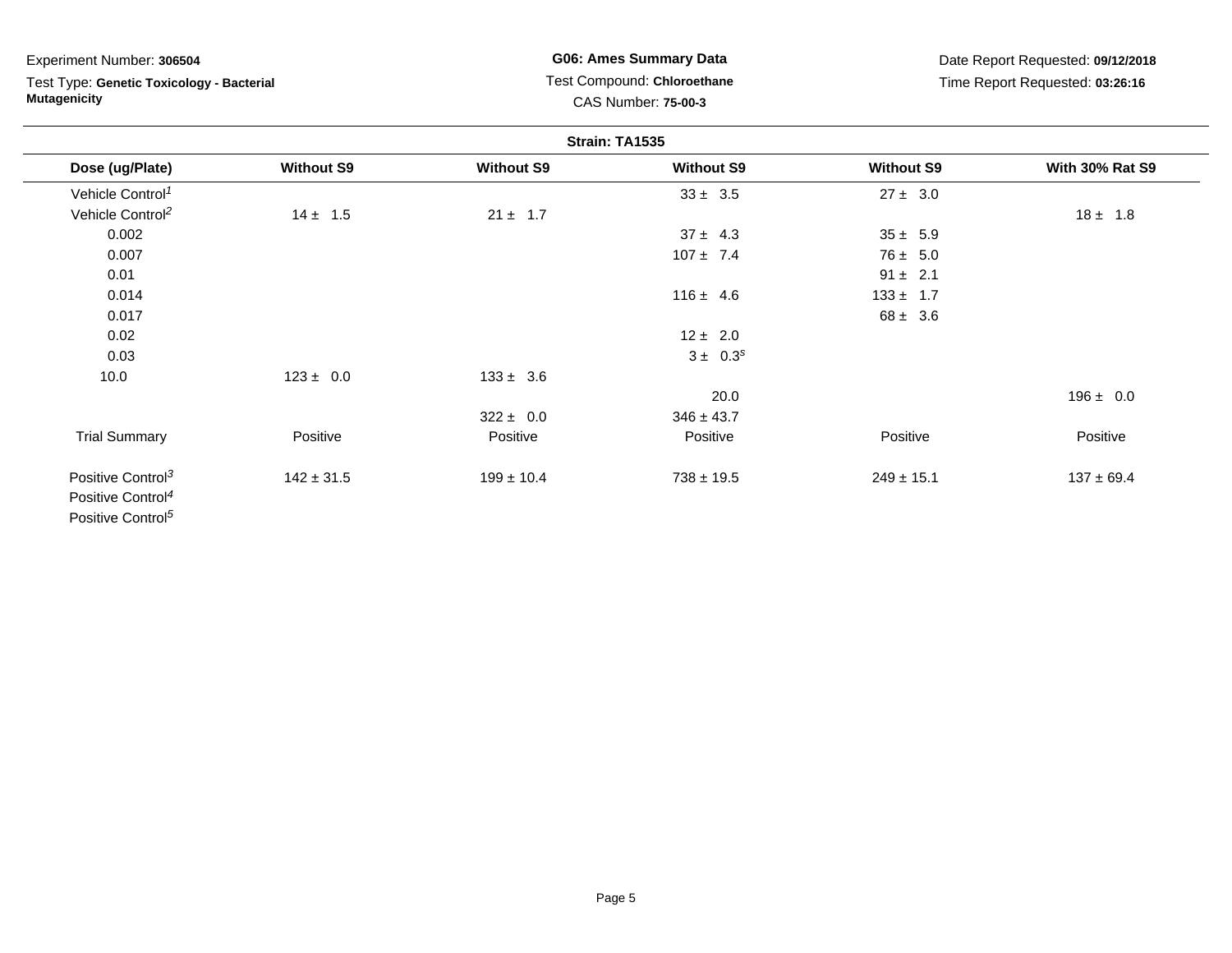Test Type: **Genetic Toxicology - Bacterial Mutagenicity**

**G06: Ames Summary Data** Test Compound: **Chloroethane**CAS Number: **75-00-3**

| Strain: TA1535                |                        |                        |                        |                        |                     |
|-------------------------------|------------------------|------------------------|------------------------|------------------------|---------------------|
| Dose (ug/Plate)               | <b>With 30% Rat S9</b> | <b>With 30% Rat S9</b> | <b>With 30% Rat S9</b> | <b>With 30% Rat S9</b> | With 30% Hamster S9 |
| Vehicle Control <sup>1</sup>  |                        |                        | $22 \pm 3.7$           | $24 \pm 0.7$           |                     |
| Vehicle Control <sup>2</sup>  | $15 \pm 0.9$           | $14 \pm 0.6$           |                        |                        | $15 \pm 3.2$        |
| 0.002                         |                        |                        | $47 \pm 6.4$           | $59 \pm 6.0$           |                     |
| 0.007                         |                        |                        | $258 \pm 4.8$          | $168 \pm 5.9$          |                     |
| 0.01                          |                        |                        |                        | $196 \pm 3.0$          |                     |
| 0.014                         |                        |                        | $187 \pm 9.6$          | $179 \pm 13.5$         |                     |
| 0.017                         |                        |                        |                        | $97 \pm 3.2$           |                     |
| 0.02                          |                        |                        | $33 \pm 3.2$           |                        |                     |
| 0.03                          |                        |                        | $2 \pm 1.2^s$          |                        |                     |
| 10.0                          | $375 \pm 11.1$         | $242 \pm 0.0$          | $203 \pm 7.8$          |                        |                     |
|                               | $200 \pm 17.6$         |                        |                        |                        |                     |
|                               | 42.0                   |                        |                        |                        |                     |
| <b>Trial Summary</b>          | Positive               | Positive               | Positive               | Positive               | Positive            |
| Positive Control <sup>3</sup> |                        |                        |                        |                        |                     |
| Positive Control <sup>4</sup> |                        |                        |                        |                        | $290 \pm 13.1$      |
| Positive Control <sup>5</sup> | $344 \pm 8.3$          | $475 \pm 15.2$         | $399 \pm 12.8$         | $280 \pm 17.3$         |                     |
|                               |                        |                        |                        |                        |                     |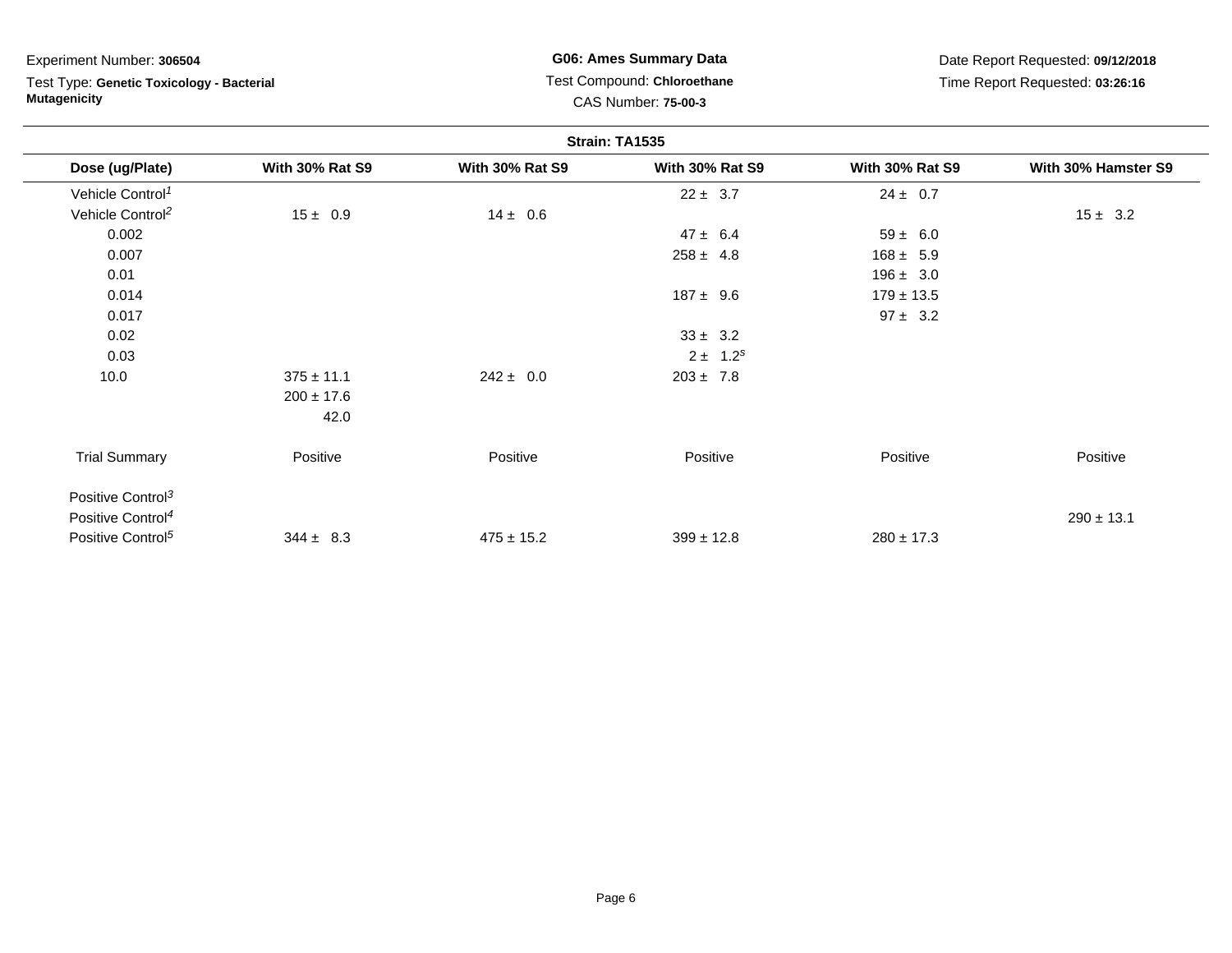Test Type: **Genetic Toxicology - Bacterial Mutagenicity**

**G06: Ames Summary Data** Test Compound: **Chloroethane**CAS Number: **75-00-3**

| Strain: TA1535                |                     |                     |                     |                     |  |
|-------------------------------|---------------------|---------------------|---------------------|---------------------|--|
| Dose (ug/Plate)               | With 30% Hamster S9 | With 30% Hamster S9 | With 30% Hamster S9 | With 30% Hamster S9 |  |
| Vehicle Control <sup>1</sup>  |                     |                     | $19 \pm 2.1$        | $29 \pm 0.7$        |  |
| Vehicle Control <sup>2</sup>  | $12 \pm 2.3$        | $14 \pm 0.7$        |                     |                     |  |
| 0.002                         |                     |                     | $54 \pm 3.2$        | $54 \pm 3.8$        |  |
| 0.007                         |                     |                     | $239 \pm 2.3$       | $168 \pm 19.7$      |  |
| 0.01                          |                     |                     |                     | $183 \pm 4.8$       |  |
| 0.014                         |                     |                     | $266 \pm 4.9$       | $184 \pm 22.5$      |  |
| 0.017                         |                     |                     |                     | $101 \pm 4.8$       |  |
| 0.02                          |                     |                     | $31 \pm 4.6$        |                     |  |
| 0.03                          |                     |                     | $2 \pm 0.9^s$       |                     |  |
| 10.0                          |                     | $102 \pm 2.9$       | $162 \pm 0.0$       | $251 \pm 12.2$      |  |
|                               | $333 \pm 0.0$       | $287 \pm 6.0$       |                     |                     |  |
| <b>Trial Summary</b>          | Positive            | Positive            | Positive            | Positive            |  |
| Positive Control <sup>3</sup> |                     |                     |                     |                     |  |
| Positive Control <sup>4</sup> | $228 \pm 18.3$      | $242 \pm 16.4$      | $448 \pm 3.8$       | $381 \pm 8.7$       |  |
| Positive Control <sup>5</sup> |                     |                     |                     |                     |  |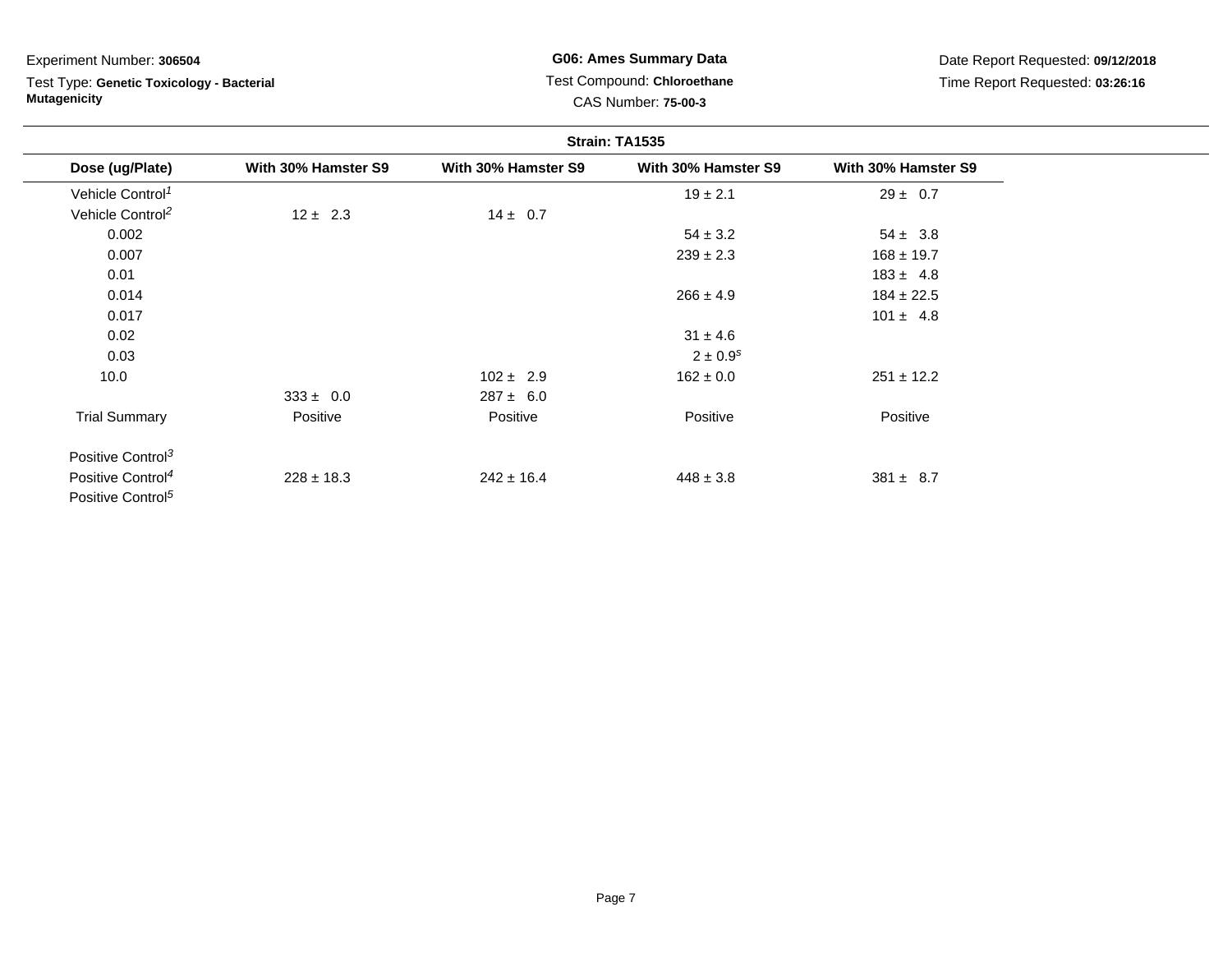| Experiment Number: 306504                 | <b>G06: Ames Summary Data</b> | Date Report Requested: 09/12/2018<br>Time Report Requested: 03:26:16 |  |  |
|-------------------------------------------|-------------------------------|----------------------------------------------------------------------|--|--|
| Test Type: Genetic Toxicology - Bacterial | Test Compound: Chloroethane   |                                                                      |  |  |
| <b>Mutagenicity</b>                       | <b>CAS Number: 75-00-3</b>    |                                                                      |  |  |
|                                           | <b>Strain: TA97</b>           |                                                                      |  |  |
| Dose (ug/Plate)                           | <b>Without S9</b>             | <b>With 30% Rat S9</b>                                               |  |  |
| Vehicle Control <sup>2</sup>              | $110 \pm 6.4$                 | $159 \pm 5.7$                                                        |  |  |
| 10.0                                      | $22 \pm 5.9$                  | $67 \pm 10.3$                                                        |  |  |
| 42.0                                      |                               |                                                                      |  |  |
| <b>Trial Summary</b>                      | Negative                      | Negative                                                             |  |  |
| Positive Control <sup>6</sup>             | $313 \pm 9.8$                 |                                                                      |  |  |
| Positive Control <sup>7</sup>             |                               | $1317 \pm 26.9$                                                      |  |  |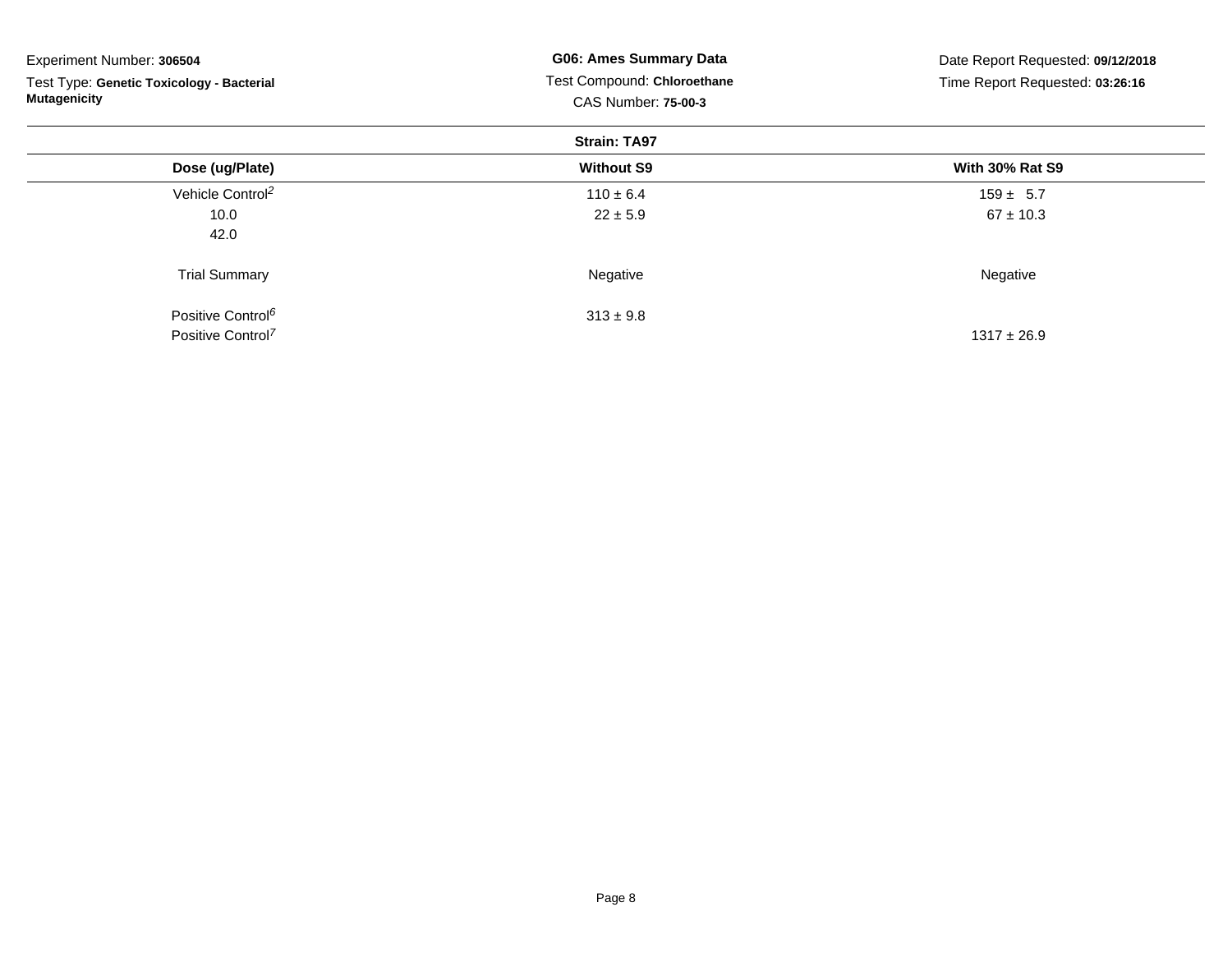| Experiment Number: 306504                 | <b>G06: Ames Summary Data</b> | Date Report Requested: 09/12/2018 |                     |  |
|-------------------------------------------|-------------------------------|-----------------------------------|---------------------|--|
| Test Type: Genetic Toxicology - Bacterial | Test Compound: Chloroethane   | Time Report Requested: 03:26:16   |                     |  |
| <b>Mutagenicity</b>                       |                               | <b>CAS Number: 75-00-3</b>        |                     |  |
|                                           |                               | <b>Strain: TA98</b>               |                     |  |
| Dose (ug/Plate)                           | <b>Without S9</b>             | <b>With 30% Rat S9</b>            | With 30% Hamster S9 |  |
| Vehicle Control <sup>2</sup>              | $19 \pm 1.7$                  | $21 \pm 2.5$                      | $29 \pm 2.6$        |  |
| 10.0                                      | $21 \pm 1.5$                  | $34 \pm 1.2$                      | $13 \pm 0.6$        |  |
| 42.0                                      |                               |                                   |                     |  |
| <b>Trial Summary</b>                      | Negative                      | Negative                          | Negative            |  |
| Positive Control <sup>8</sup>             |                               |                                   | $106 \pm 12.3$      |  |
| Positive Control <sup>4</sup>             |                               | $617 \pm 223.3$                   |                     |  |
| Positive Control <sup>9</sup>             | $170 \pm 4.1$                 |                                   |                     |  |